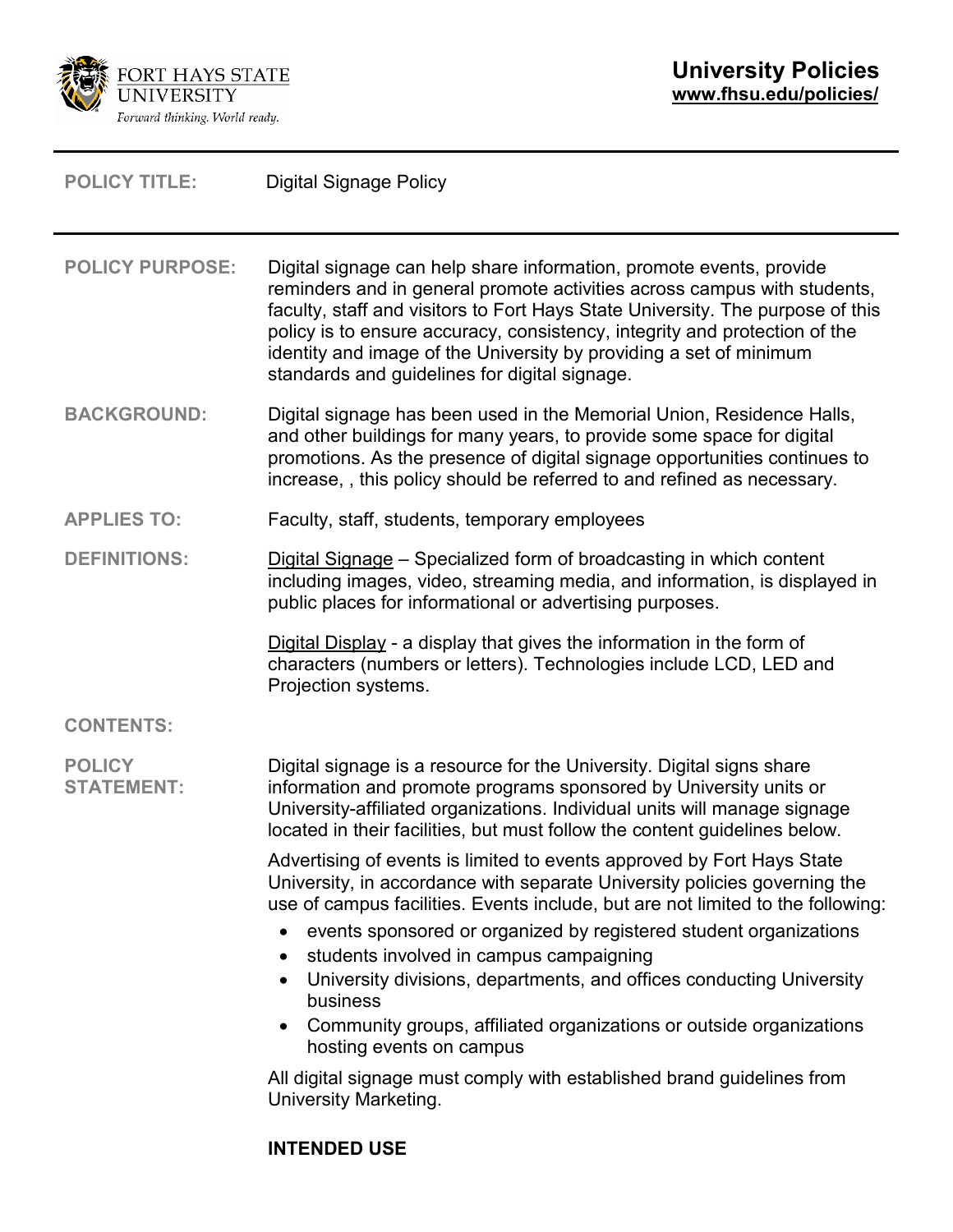Digital signage across the campus is intended to be used as follows:

- Improve engagement and accessibility to University events, activities and services.
- To visually promote and publicize events, resources and services, including lectures, workshops, exhibits, and special campaigns (i.e. sustainability initiatives or fundraising events).
- The primary audience for the Digital Signage will be current students, faculty and staff and all visitors to the University. Content directed only towards small target groups should be posted at the discretion of the department.
- In the event of an emergency all of the digital signage displays will be used to broadcast the emergency messages.
- In general, content from those not affiliated with Fort Hays State University will not be posted, however it may be considered if the group or individual is sponsored by a division, department or college.
- The Digital Signage system is not intended for announcements that do not support the mission of the University.
- The use of digital signage is subject to the requirements of legal and ethical behavior within the University community.
- Time sensitive events may receive priority posting.

## **CONTENT**

The creation of content for digital displays requires consideration of technical, legal and aesthetic factors for video and audio delivery. Content should promote University activities, events and educational opportunities in a time sensitive manner. Material should be informative and of interest to students, faculty, and staff. Content and/or photos should not overlap into multiple pages as viewers may miss individual ads.

University Marketing provides assistance with logos, other identity marks and brand standards. This is available on the website at [http://www.fhsu.edu/urm/.](http://www.fhsu.edu/urm/) All copyright and trademark laws must be observed and upheld for any content created.

### *Acceptable Content*

- Announcements relating to significant student or faculty/staff achievements, awards or accomplishments.
- Event information for upcoming activities sponsored or coordinated by FHSU.
- Event information for upcoming activities sponsored or coordinated by recognized alumni and student organizations/clubs.
- Event information for activities to be held in or at FHSU, but hosted or sponsored by an unaffiliated approved organization.
- Changes in timing or location of regularly scheduled activities or special events, including street closings and parking procedures.
- Results of academic, athletic or sponsored competitions (congratulatory listing of winners).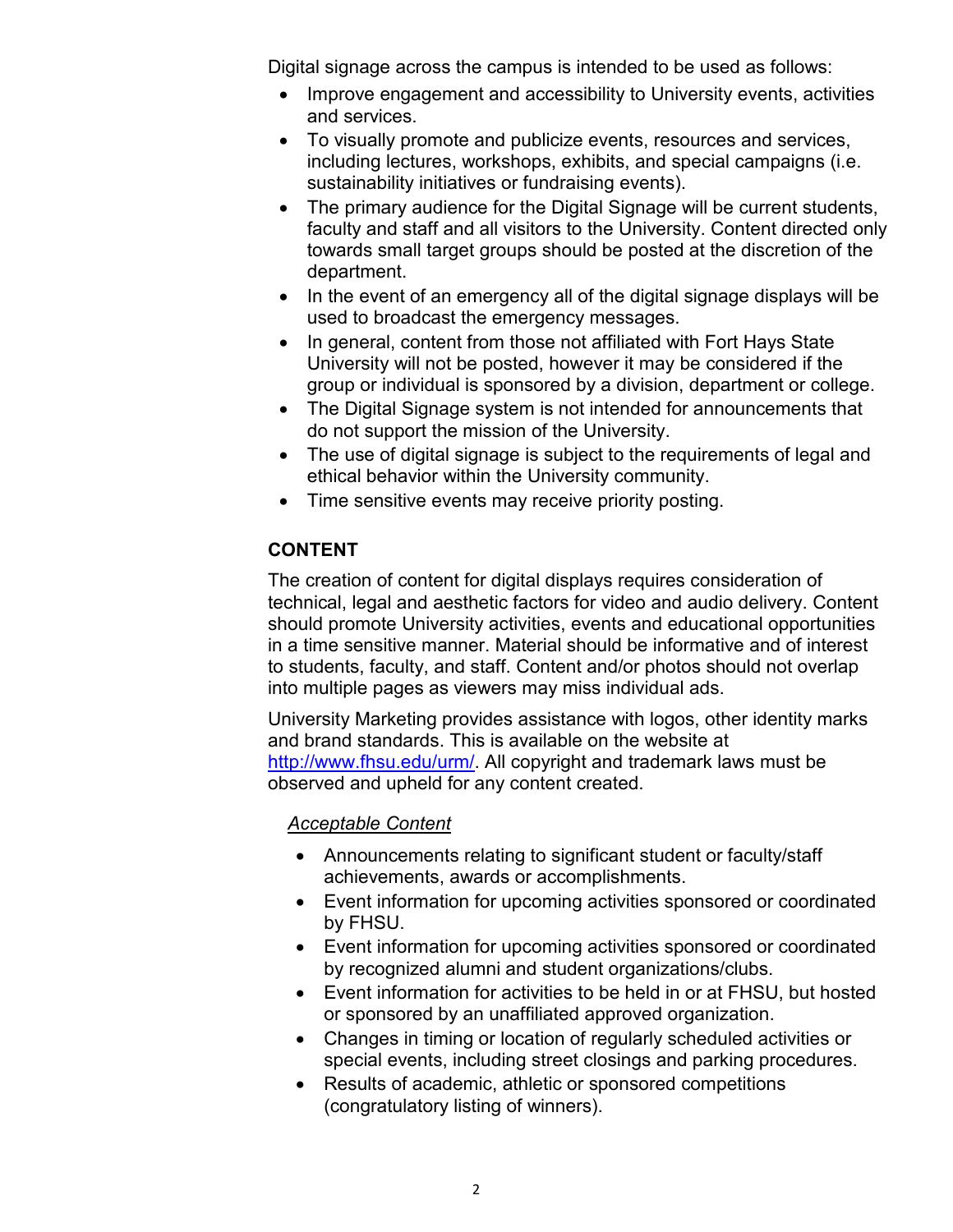- Upcoming deadline information, including activities like course registration, last day to withdraw, nominations, scholarship applications, event reservations, etc.
- Information on new programs, courses, or services available to students, faculty or staff.
- Welcoming statements for special guests or groups visiting Fort Hays State University.
- Emergency notifications.
- TMN productions that meet their boards standards.

## *Unacceptable Content*

- Classified ads (cars/apartments/bicycles/computers, etc.).
- Personal messages (one person to another).
- Political advertisements supporting candidates for local, statewide or national elections.
- Content that would violate the University's Campus Posting Policy or policy on Acceptable Use of Computing Resources.

# **APPEARANCE**

It is important to consider various specifications when designing content for the digital displays.

## *Aspect Ratio*

The LCD displays are 16:9 widescreen displays, which can be mounted horizontally or vertically. The display will contain multiple windows, boxes, crawls or scrolls.

### *Legibility*

The resolution limitations require simple, bold text or type. It is best to avoid light, ornate or decorative fonts with fine thin lines or fonts with delicate serifs (even in larger sizes) because they are difficult to read.

Digital signage practices recommend a limit on the number of characters (letters, spaces, etc) in a line AND the number of lines on a graphic. Forty characters or less is a preferable line length, and a maximum of 10 lines per graphic is a good target. The simpler the graphic, the better the communication will appear.

A good rule of thumb is: when in doubt, leave it out.

When the maximum amount of text is being used, a thick, simple font is recommended (such as Arial Bold). If it is not legible, it not only fails to achieve the goal of communication, but could also offend the viewer.

Content should be limited so that the viewer has sufficient time to read it during the brief display time. Remember, most people are walking by the displays, and are not captive audiences.

### *Graphics and Colors*

Insufficient contrast between text and background can make reading difficult. Some color combinations may provide sufficient contrast, but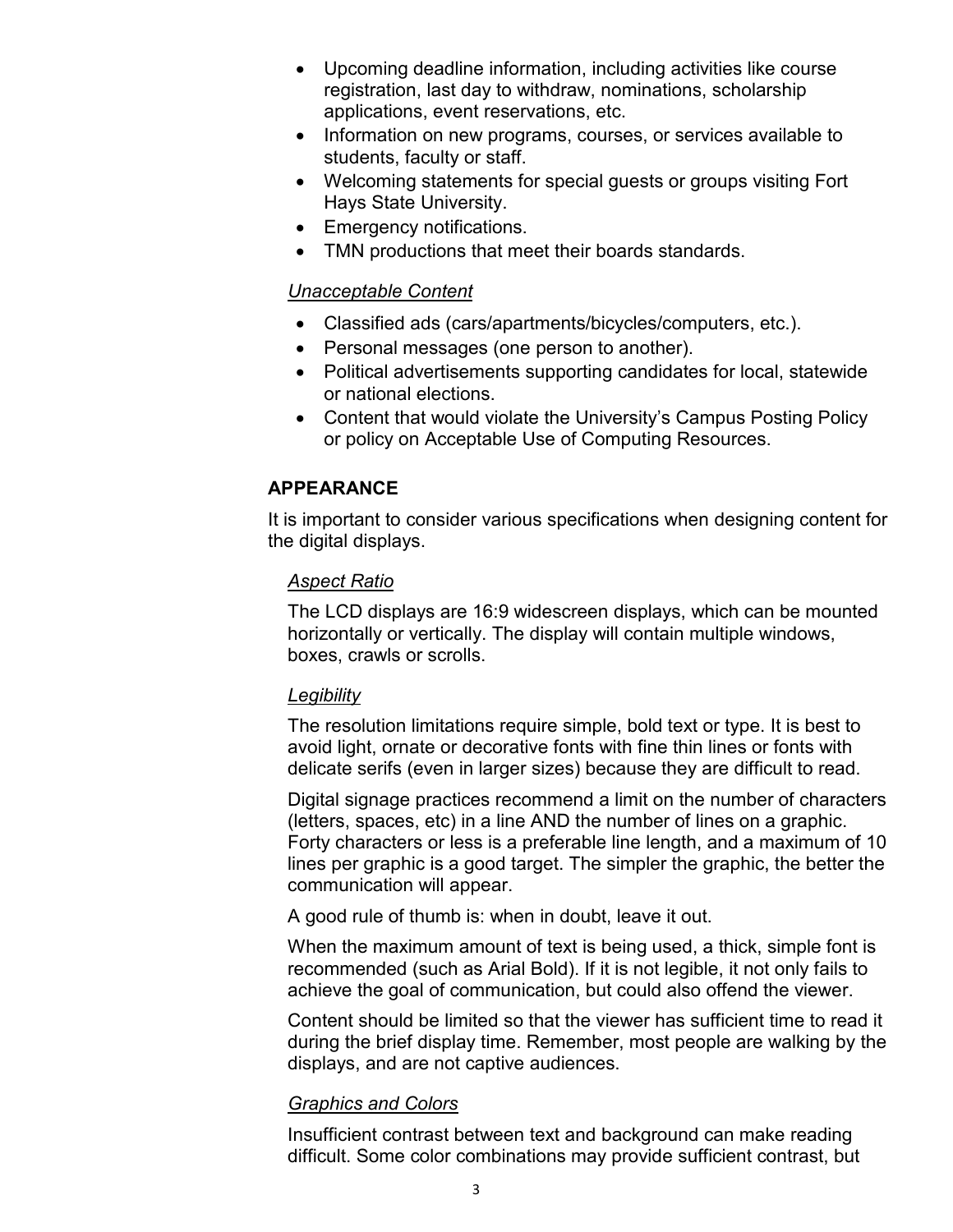still be difficult to view because one or more of the colors is extremely bright.

Photography is a great way to promote events as it gives the viewers an idea of past events. When creating an ad with photos, be sure the information is visible. A general recommendation for a well-designed layout is to use no more than three (3) photos per ad.

#### **APPROVALS**

Each unit responsible for one or more digital displays must establish procedures for the review, approval and scheduling of messages. Slides must be routed through and approved by University Marketing, unless using an approved template.

Displays should be actively monitored to ensure content is current.

It is recommended that messages be approved for a maximum of two (2) weeks prior to an event with the posting to be taken down no later than the first business day after the event has occurred. During times of high demand, shorter posting periods could be established in order to accommodate all the groups.

Material that does not comply with the guidelines recommended by University Marketing may be removed or required to be modified.

#### **EXEMPTIONS**

Exemptions must be requested in writing to University Marketing. Written requests will be evaluated and approved based on if the specific use of such signage is to connect students, faculty or staff to universitysubscribed commercial content even though they may advertise external events and services that are not sponsored by FHSU. This may include displays used for cable television programming, streaming media, online newspaper content, electronic journals and similar online learning resources. Exemptions may be revoked with suitable notice if external advertising is determined to be detrimental to campus community.

### **Freedom of Expression Acknowledgment**

Nothing herein shall be construed in a manner that would result in a conflict with the First Amendment to the U.S. Constitution or any other relevant federal or state laws or regulations concerning freedom of speech or expression. This policy incorporates by reference the principles set forth in the KBOR Statement on Free Expression, and shall be construed in a manner consistent therewith, along with KBOR's policy on the Use of Campus Grounds and Facilities. Nothing herein, or in any other University policy or rule, shall be deemed to discourage students, faculty, or staff from hearing diverse points of view from speakers and programs sponsored by the University or recognized student, faculty, or employee organizations. Further, with regard to any regulation or restriction of protected speech or expression, this and all other University policies or rules are intended to be content-neutral and limited to narrowly drawn time, place and manner restrictions that are consistent with established